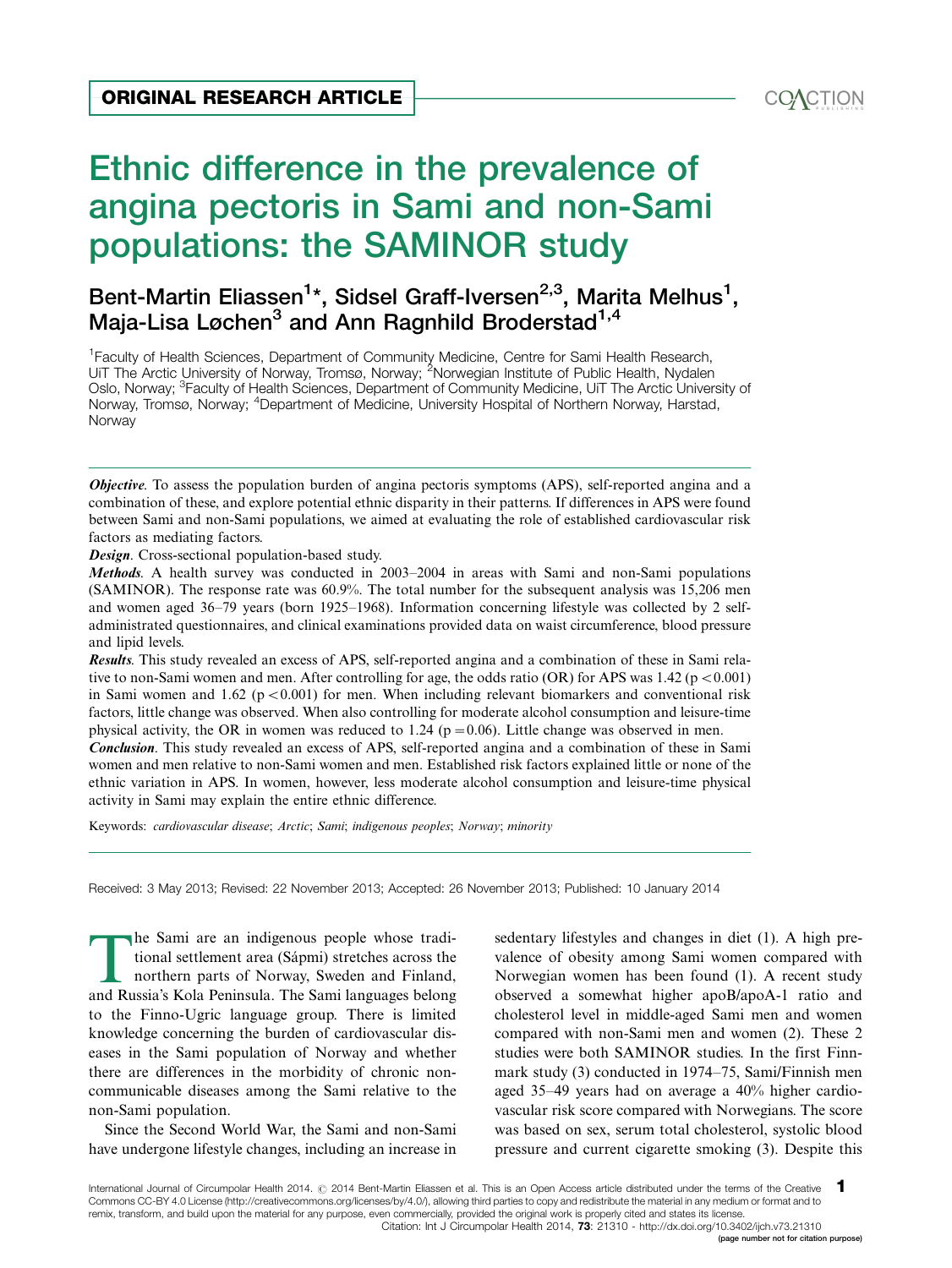risk profile, the prevalence of self-reported myocardial infarction was considerably lower in the Sami compared with the Norwegian population (3). Since then, prevalence and follow-up data have shown no or only minor differences in risk factors and risk of cardiovascular disease (4-8). In terms of mortality from cardiovascular disease, conflicting results have been presented (9,10). Various definitions of Sami ethnicity have been used in these studies.

Detection and treatment of angina can help prevent or delay an acute myocardial infarction. Assessing the population burden of angina pectoris and exploring potential ethnic disparity in its distribution with regard to traditional risk factors in areas with both Sami and non-Sami populations is thus relevant. The primary objective of this study was to assess the relationship between ethnicity and the prevalence of angina pectoris symptoms (APS) in the rural population of northern Norway by using a 2-item version of the Rose angina questionnaire (RAQ). If differences were found between Sami and non-Sami populations, we aimed at evaluating the role of established cardiovascular risk factors as mediating factors for such differences. We also measured the burden of self-reported angina pectoris alone and in combination with the RAQ.

# **Methods**

As part of the Norwegian Institute of Public Health's (NIPH) health survey in Finnmark, the Centre for Sami Health Research conducted in 2003-2004 a populationbased survey in areas with Sami and non-Sami populations (SAMINOR) (11), also including areas outside Finnmark. The age cohorts included in SAMINOR were 30 and 36-79 year-olds. All eligible residents in the selected municipalities registered in the Central Population Register were invited regardless of ethnic background  $(N=27,987)$ . Of these, 16,865 (60.3%) participated. The response rate in the age group  $36-79$  years  $(n=16,538)$ was 60.9%. The population was almost exclusively rural. The Regional Committee for Medical Research Ethics approved the study, and the participants gave written informed consent.

Only participants who gave consent to medical examination and who responded to the initial and main questionnaires were included in the analysis (11). Those aged 30 years (low response rate) and recent immigrants were excluded from the analyses; recent immigrants were responders who were born abroad and answered ''other'' to the first 2 questions on ethnicity (see questionnaires). The total number for the subsequent analysis was 15,206 men and women aged 36-79 years (born 1925-1968).

# Questionnaires

Two self-administrated questionnaires were used to collect information on ethnicity and lifestyle. Ethnicity was measured by the following: *What language(s) dol* did you, your parents and your grandparents use at home? The response categories were ''Norwegian,'' ''Sami,'' "Kven" or "other." Kvens are descendants of Finnish settlers who immigrated to northern Norway in the 1700s and 1800s (12). Providing the same response options we also asked: What is your, your father's and your mother's ethnic background? The respondents also reported whether they considered themselves to be Norwegian, Sami, Kven or other (self-perceived ethnicity). For all these questions multiple answers were allowed. Based on these variables, we generated 2 ethnic categories, that is, Sami and non-Sami. The Sami category included respondents reporting at least one Sami identity mark (Sami language spoken by the respondent or at least one parent or grandparent, or Sami ethnic background or self-perceived Sami ethnicity) while Norwegians and Kvens  $(n=1,137)$  were included in the non-Sami group. These variables are described in detail by Lund et al. (11).

APS were measured by the following questions: 1) Do you get pain or discomfort in the chest when walking up hills or stairs, or walking fast on level ground? (yes/no) and 2) Do you get such pain or discomfort even if you are resting? (yes/no). Missing values ( $n = 526$  and 2,240, respectively) were considered negative responses.

We defined APS as a positive response to the former and a negative one to the latter (13). Positive responses to both questions were considered as not having APS.

Self-reported angina was measured by the question: Do you have, or have you had angina pectoris (heart cramp)? Missing values  $(n=636)$  were considered negative responses.

Waist circumference (WC) was measured at the umbilicus to the nearest centimetre with the individual standing and breathing normally. The methods used and procedures followed for the measurement of blood pressure, total cholesterol, HDL cholesterol, triglycerides and glucose are described in detail elsewhere (2). LDL cholesterol was computed by using the Friedwald formula  $[LDL = total cholesterol - HDL cholesterol -$ (Triglycerides\*0.45)]. All blood samples in the SAMINOR study were non-fasting. We used self-reported diabetes and information about anti-diabetic medication to define diabetes. In addition, non-fasting blood glucose level  $\geq$ 11.1 was defined as having diabetes (14).

The following question measured family history of myocardial infarction: Tick off relatives who have, or have ever had, any of the following conditions, and report the age of when they got the illness: ''Myocardial infarction before the age of 60 years.'' This is a conventional cut-off (15). The possible response categories were: "Mother," "Father," "Sister," "Brother," "Children" and ''No one.'' Observations providing positive answers but reporting the age of 60 or more for when their relative(s) got the illness  $(n=204)$  were given a negative response.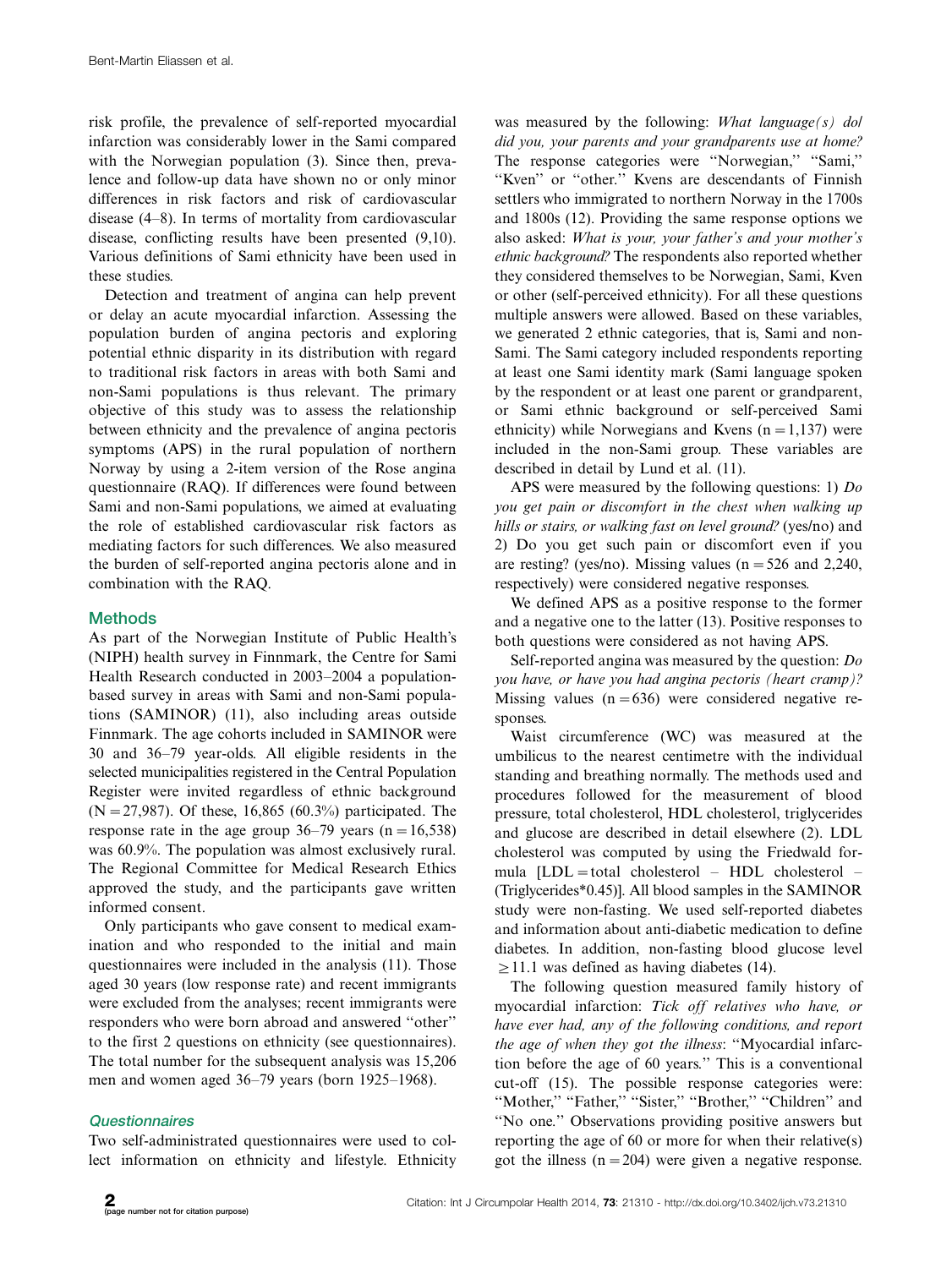Those giving a negative response but reporting age  $<60$ were given a positive response  $(n=2)$ .

Data on smoking were collected by asking: Are you currently, or were you previously, a daily smoker? ''Yes, currently," "Yes, previously," "Never." Never smokers  $(n=37)$ , current smokers  $(n=86)$  and observations with missing data on smoking status  $(n=14)$  reporting number of years since they stopped smoking were coded as previous smokers.

Education was measured by asking: How many years of schooling/education have you completed?

Use of cholesterol-lowering drugs during the past 4 weeks was registered by the following item: State the name of the medicine and your reason for taking/having taken them (disease, symptoms): Tick one box for each line. The ATC reference codes for statins were used.

Frequency of alcohol consumption was ascertained by asking: How often during the last year have you consumed alcohol? Eight response options ranging from ''never consumed alcohol'' to ''4-7 times per week'' were given. We also asked: To those who have consumed alcohol during the past year: When you drink alcohol, how many glasses or drinks do you normally drink? From this we produced the following categories: "None," "A few times," "Drinking 1-2 units once a week or more often'' and ''Drinking  $3+$  units once a week or more often." Given that the number of units consumed during the past year was greater than 0, "never drinkers"  $(n=52)$  and observations with missing info on drinking frequency  $(n=56)$  were coded as drinking ''a few times.'' We were unable to compute ''numbers of drinks per day'' or ''grams of alcohol per day'' which are usually the preferred measure (17).

The following question was asked to ascertain physical activity during leisure time: Exercise and physical exertion in leisure time. If your activity varies much, for example between summer and winter, then give an average. The questions refer only to the past twelve months. (Tick the most appropriate  $box)$ . The possible responses given were: a) ''Reading, watching TV or other sedentary activity,'' b) ''Walking, cycling or other forms of exercise at least 4 hours a week (including walking or cycling to place of work, Sunday-walking, etc.),'' c) ''Participation in recreational sports, heavy gardening, and so on (note: duration of activity at least 4 hours a week)'' or d) ''Participation in hard training or sports competitions, regularly several times a week.'' Categories c and d were merged as only 204 participants ticked the latter box. This question corresponds well with objective measured physical activity (18).

#### Statistical analysis

Means and rates in Tables I and II were tested by 2 sample *t*-tests and Pearson's  $\chi^2$  tests. The prevalence rates in Table III were based on logistic regression estimates. Differences between the rates were tested by performing likelihood ratio tests based on the same regression models. The total rates in Table III were compared with rates produced by direct standardization using the European standard population (19) as reference. Simple tabulation and Pearson's  $\chi^2$  tests were performed to compare self-reported angina and APS (Tables IV and V). Logistic regression (Table VI) was then used to evaluate age, statin use and established CVD risk factors as potential confounding or mediating factors in the association between ethnicity and APS. Such potential effects were assessed by performing forward stepwise regression and evaluating the changes in the effect of ethnicity on APS. Education was excluded from the analyses as no confounding effect was observed.

A doctor's diagnosis is usually followed by lipidlowering treatment and life-style changes. To avoid some of the challenges of invalid temporal relationships (20) between the outcome and the independent variables, we chose APS as the outcome as many reporting APS were assumed possible undiagnosed cases of angina.

Pulmonary diseases may produce chest symptoms upon exertion. Potential confounding attributable to selfreported chronic bronchitis/emphysema/obstructive pulmonary disease, asthma, psychological troubles sought help for and use of anti-hypertensive drugs was assessed by including these items in the regression model. Binge drinking, and intensity and duration of smoking [packyears in current smokers and time since smoking cessation in previous smokers (16)] were also included in the regression to assess any residual confounding effects. We also performed the regression with and without the ad-hoc imputation to assess if the imputations of negative angina cases influenced estimates and results in Table VI.

An alternative categorization of Sami ethnicity was assessed by dichotomizing Sami ethnicity, that is, Sami I (Sami language used as home language by all grandparents, parents and the participant) and Sami II (at least one Sami identity mark, i.e. Sami language spoken by the respondent or at least one parent or grandparent, or Sami ethnic background or self-perceived Sami ethnicity). In addition, alternative analyses were made with regard to geography by performing the analyses separately for inland and coastal situated municipalities.

All statistical analyses were performed using STATA version 12.1 (StataCorp, College Station, TX).

#### **Results**

Tables I and II display the levels of selected risk factors by ethnicity in women and men, respectively. In women, statistically significant ( $p < 0.05$ ) but small differences between non-Sami and Sami were found for triglycerides, diastolic blood pressure, p-glucose, family history of myocardial infarction, moderate alcohol consumption and leisure-time physical activity. The most striking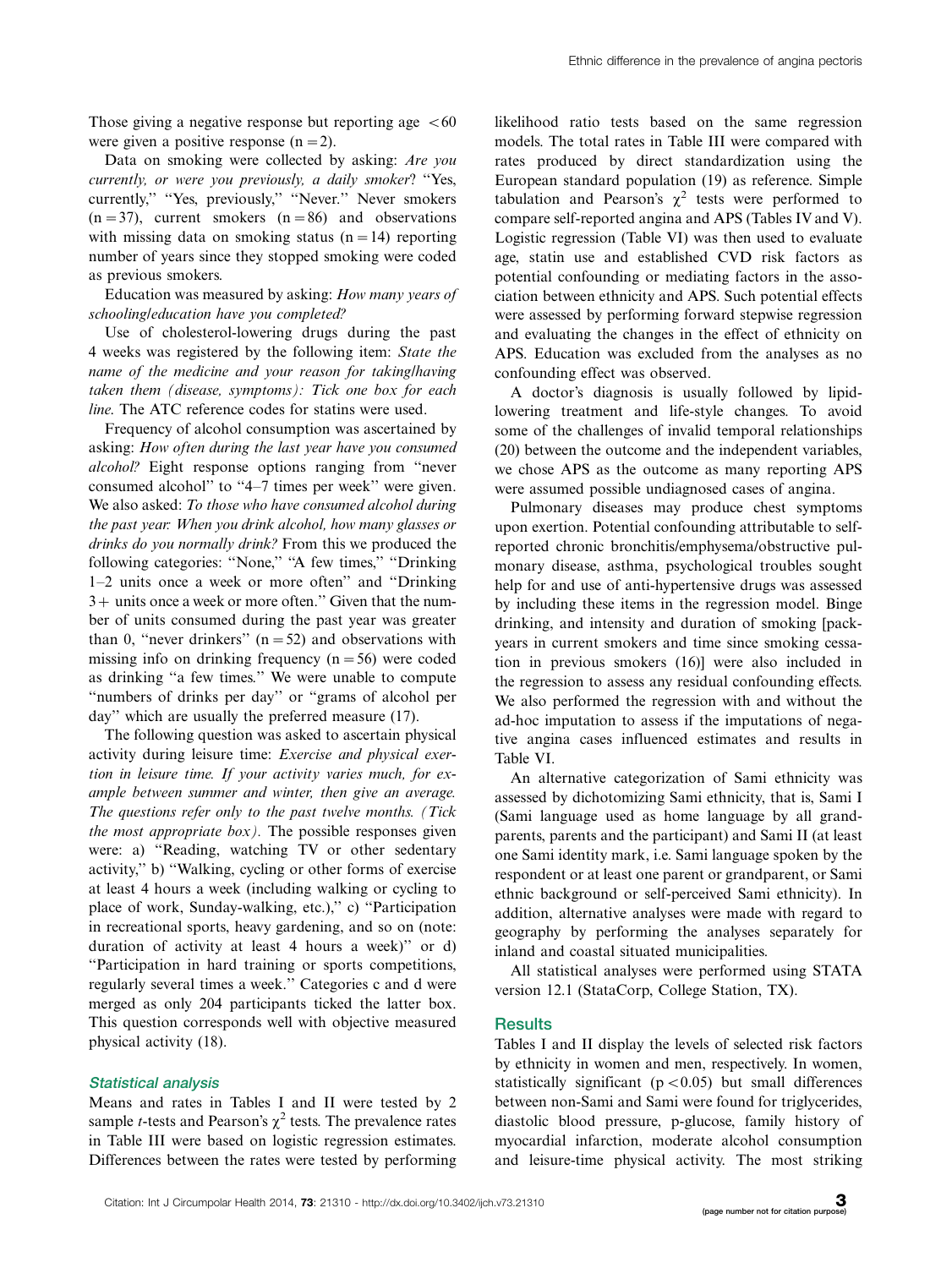|                                                     | Non-Sami             | Sami                | p       |
|-----------------------------------------------------|----------------------|---------------------|---------|
| Variables                                           | $n = 5,273$          | $n = 2,611$         |         |
| Age (years)                                         | $54.5(54.2 - 54.8)$  | 54.2 (53.7-54.6)    | 0.21    |
| Waist circumference (cm)                            | $85.5(85.2 - 85.8)$  | 86.0 (85.6-86.5)    | 0.06    |
| Triglycerides (mmol/l) <sup>c</sup>                 | $1.35(1.33 - 1.37)$  | $1.38(1.35 - 1.41)$ | < 0.05  |
| Systolic blood pressure                             | 130.4 (129.8-131.0)  | 129.7 (128.8-130.5) | 0.13    |
| Diastolic blood pressure                            | 73.0 (72.7-73.2)     | 72.3 (71.9-72.7)    | 0.01    |
| LDL cholesterol (mmol/l) <sup>d</sup>               | $3.81(3.78 - 3.84)$  | $3.82(3.78 - 3.86)$ | 0.70    |
| Total cholesterol (mmol/l)                          | 5.99 (5.96-6.02)     | $5.98(5.93 - 6.02)$ | 0.62    |
| Diabetes (yes)                                      | $4.3(3.7-4.8)$       | $5.0(4.2 - 5.9)$    | 0.12    |
| p-Glucose (mmol/l) <sup>c</sup>                     | $5.44(5.41 - 5.47)$  | $5.50(5.46 - 5.55)$ | 0.02    |
| Statin use (yes)                                    | $11.3(10.4 - 12.1)$  | $11.9(10.6 - 13.1)$ | 0.43    |
| Family history of MI (yes)                          | 24.2 (23.0-25.3)     | 27.2 (25.5-28.9)    | < 0.01  |
| Education ( $\geq$ 13 years) (Yes)                  | 34.2 (32.9 - 35.5)   | $33.5(31.6 - 35.4)$ | 0.56    |
| Smoking                                             |                      |                     | 0.38    |
| Never                                               | $37.6(36.3 - 38.9)$  | 36.4 (34.5 - 38.2)  |         |
| Previous                                            | $31.3(30.1 - 32.6)$  | $31.0(29.3 - 32.8)$ |         |
| Current                                             | $31.1 (29.9 - 32.4)$ | $32.6(30.8 - 34.4)$ |         |
| Alcohol consumption                                 |                      |                     | < 0.001 |
| None                                                | $18.1(17.0-19.1)$    | $28.9(27.1 - 30.6)$ |         |
| A few times                                         | $60.2(58.9 - 61.6)$  | 57.0 (55.0-58.9)    |         |
| $1-2$ drinks/week                                   | $16.7(15.7 - 17.7)$  | $9.8(8.6 - 11.0)$   |         |
| $\geq$ 3 drinks/week                                | $5.1(4.5-5.7)$       | $4.4(3.6-5.2)$      |         |
| Leisure-time physical activity                      |                      |                     | < 0.001 |
| Sedentary                                           | $22.3(21.1 - 23.5)$  | 26.8 (25.0-28.6)    |         |
| Exercise at least 4 hours/week                      | $66.4(65.1 - 67.8)$  | 62.2 (60.3-64.2)    |         |
| Hard gardening/sports/hard training $4+$ hours/week | $11.3(10.4 - 12.2)$  | $10.9(9.7-12.2)$    |         |

Table I. Characteristics of the female study group by ethnicity. Values are means<sup>a</sup> or percentages<sup>b</sup>, p-values for differences between ethnic groups (The SAMINOR study 2003-2004)

<sup>a</sup>Tested by 2-sample *t*-test with equal variances.<br><sup>b</sup>Tested by Pearson's x<sup>2</sup> test

<sup>b</sup>Tested by Pearson's  $\chi^2$  test.

Geometric mean.

<sup>d</sup>Computed using the Friedwald formula.

differences were found in moderate alcohol consumption and leisure-time physical activity wherein lower levels were observed among the Sami.

In men, statistically significant ( $p < 0.05$ ) differences were found for WC, total cholesterol, LDL cholesterol, family history of myocardial infarction, years of education, smoking and moderate alcohol consumption. However, these differences were also small.

Table III displays age-specific and total age-adjusted prevalence rates of APS, self-reported angina and a combination of these by sex and ethnic groups. Overall ethnic differences were found in women and men for all 3 measures ( $p < 0.001$ ), and a pattern of higher estimates in the Sami population was revealed in nearly all age strata in both women and men. The combined burden of angina pectoris was 6.2% and 9.0% in non-Sami and Sami women, respectively. In men, the rate for non-Sami was 8.3% and for Sami 11.7%. The prevalence rates produced by

logistic regression estimates overlapped considerably with rates produced using direct standardization (data not shown).

Crude numbers of persons with APS relative to selfreported angina pectoris are presented by sex and ethnicity in Tables IV and V. In non-Sami women with self-reported angina, 66 of 228 (28.8%) had APS, compared to 65 of 177 (36.7%) among Sami women. Slightly lower percentages were seen in men. In women with a negative or no report of angina pectoris diagnosis, the percentage with APS was 4.3% in non-Sami and 5.1% in Sami. Among men without self-reported angina pectoris, the percentage with APS was 4.1% in the non-Sami and 6.1% in the Sami.

Odds ratios (OR) for APS are presented in Table VI. The OR for Sami women was 1.42 ( $p < 0.001$ ) and for men 1.62 ( $p < 0.001$ ) after controlling for age (Model 1). When including relevant biomarkers and conventional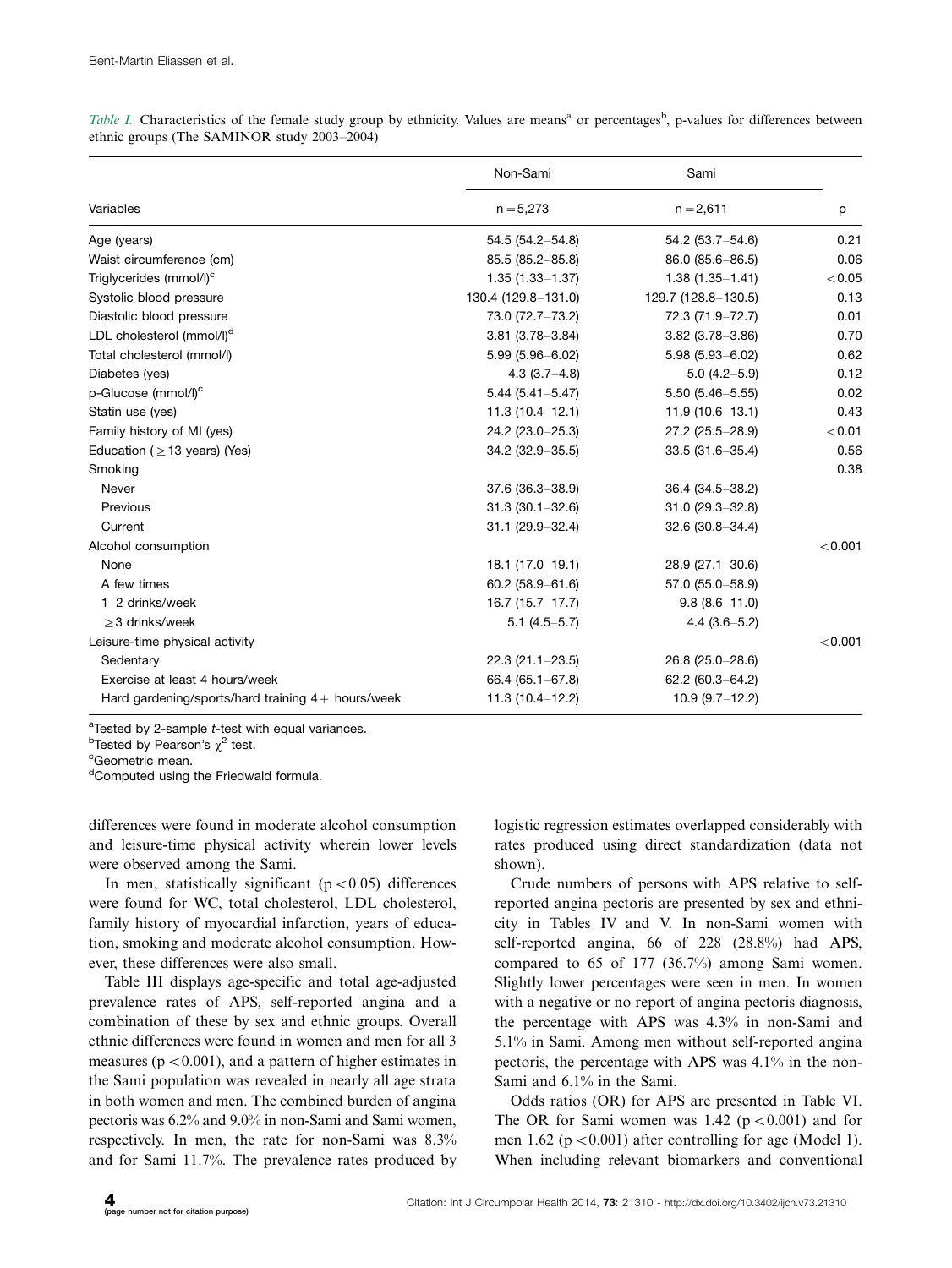Table II. Characteristics of the male study group by ethnicity. Values are means<sup>a</sup> or percentages<sup>b</sup>, p-values for difference between ethnic groups (The SAMIONOR study 2003-2004)

|                                                      | Non-Sami            | Sami                |          |
|------------------------------------------------------|---------------------|---------------------|----------|
| Variables                                            | $n = 4,746$         | $n = 2,576$         | p        |
| Age (years)                                          | $54.8(54.5 - 55.1)$ | 55.0 (54.6-55.4)    | 0.50     |
| Waist circumference (cm)                             | 95.0 (94.7-95.3)    | $93.2$ (92.8-93.6)  | < 0.001  |
| Triglycerides (mmol/l) <sup>c</sup>                  | $1.61(1.58 - 1.63)$ | $1.60(1.56 - 1.63)$ | 0.65     |
| Systolic blood pressure                              | 134.2 (133.7–134.7) | 134.9 (134.2-135.7) | 0.13     |
| Diastolic blood pressure                             | 78.2 (78.0-78.5)    | 77.9 (77.5-78.3)    | 0.21     |
| LDL cholesterol (mmol/l) <sup>d</sup>                | $3.80(3.77 - 3.83)$ | $3.87(3.83 - 3.92)$ | < 0.01   |
| Total cholesterol (mmol/l)                           | $5.89(5.86 - 5.92)$ | $5.98(5.93 - 6.02)$ | < 0.01   |
| Diabetes (yes)                                       | $4.5(3.9 - 5.1)$    | $5.3(4.4 - 6.2)$    | 0.14     |
| p-Glucose (mmol/l) <sup>c</sup>                      | $5.61(5.57 - 5.64)$ | $5.63(5.58 - 5.68)$ | 0.50     |
| Statin use (yes)                                     | $14.6(13.6 - 15.6)$ | $14.9(13.5 - 16.3)$ | 0.71     |
| Family history of MI (yes)                           | 23.0 (21.8-24.2)    | 26.1 (24.4-27.8)    | < 0.01   |
| Education ( $\geq$ 13 years) (yes)                   | $31.4(30.0 - 32.7)$ | 26.6 (24.9-28.4)    | < 0.001  |
| Smoking                                              |                     |                     | $< 0.05$ |
| Never                                                | 28.4 (27.1-29.7)    | 25.5 (23.9–27.2)    |          |
| Previous                                             | $41.5(40.1 - 42.9)$ | 42.5 (40.6-44.4)    |          |
| Current                                              | $30.2(28.9 - 31.5)$ | $32.0(30.2 - 33.8)$ |          |
| Alcohol consumption                                  |                     |                     | < 0.001  |
| None                                                 | $9.1(8.3-9.9)$      | $13.3(11.9 - 14.6)$ |          |
| A few times                                          | $58.1(56.7 - 59.5)$ | $60.6$ (58.7-62.5)  |          |
| $1-2$ drinks/week                                    | $18.4(17.3 - 19.5)$ | $13.4(12.0 - 14.7)$ |          |
| $>3$ drinks/week                                     | $14.4(13.4 - 15.4)$ | $12.8(11.5 - 14.1)$ |          |
| Leisure-time physical activity                       |                     |                     | 0.35     |
| Sedentary                                            | $23.0(21.8 - 24.3)$ | $24.5(22.8-26.3)$   |          |
| Exercise at least 4 hours/week                       | 55.4 (54.0-56.9)    | $54.8$ (52.7-56.8)  |          |
| Hard gardening/sports/hard training $4 +$ hours/week | $21.5(20.3 - 22.8)$ | $20.7(19.1 - 22.3)$ |          |

<sup>a</sup>Tested by 2-sample *t*-test with equal variances.<br><sup>b</sup>Tested by Pearson's x<sup>2</sup> test

<sup>b</sup>Tested by Pearson's  $\chi^2$  test.

Geometric mean.

<sup>d</sup>Computed using the Friedwald formula.

risk factors, little change was observed (Model 2). When also controlling for moderate alcohol consumption and leisure-time physical activity (Model 3), the OR in women was reduced to 1.24 ( $p=0.06$ ). Little or none change was observed in men. Overall, results were not affected by confounding attributable to pulmonary disease and psychological troubles, and no residual confounding due to intensity and duration of smoking, and binge drinking was observed. Furthermore, the ad-hoc imputation of negative cases of APS and the alternative categorization of ethnicity did not affect the end result (data not shown).

# **Discussion**

This study showed an excess burden of self-reported angina and APS in Sami women and men compared with a non-Sami population in the same region. In women, the excess risk was explained by lower moderate alcohol consumption and a more sedentary lifestyle in Sami compared with non-Sami. If the objective is to assess lifetime angina pectoris, our findings suggest that a combination of self-reported angina and angina measured through the 2-item RAQ is important. A relatively high overall response rate (61%) and a large sample have enabled an in-depth comparative analysis of APS in Sami and non-Sami populations. With the exception of Nordland county, the sample is representative for the general rural population in the region (2).

The overall validity of the RAQ has varied depending on the gold standard applied and poor sensitivity and specificity among women, especially younger women, have been reported (21). Chronic bronchitis, bronchial asthma, pulmonary disease and symptoms, depression, anxiety and non-cardiac pain may be reasons for positive RAQ outcomes (22-25). Nevertheless, Graff-Iversen et al. (24) found that a 3-item version of the RAQ predicted mortality from ischaemic heart disease (IHD) in Norwegian women and men aged 40-49 years. Furthermore,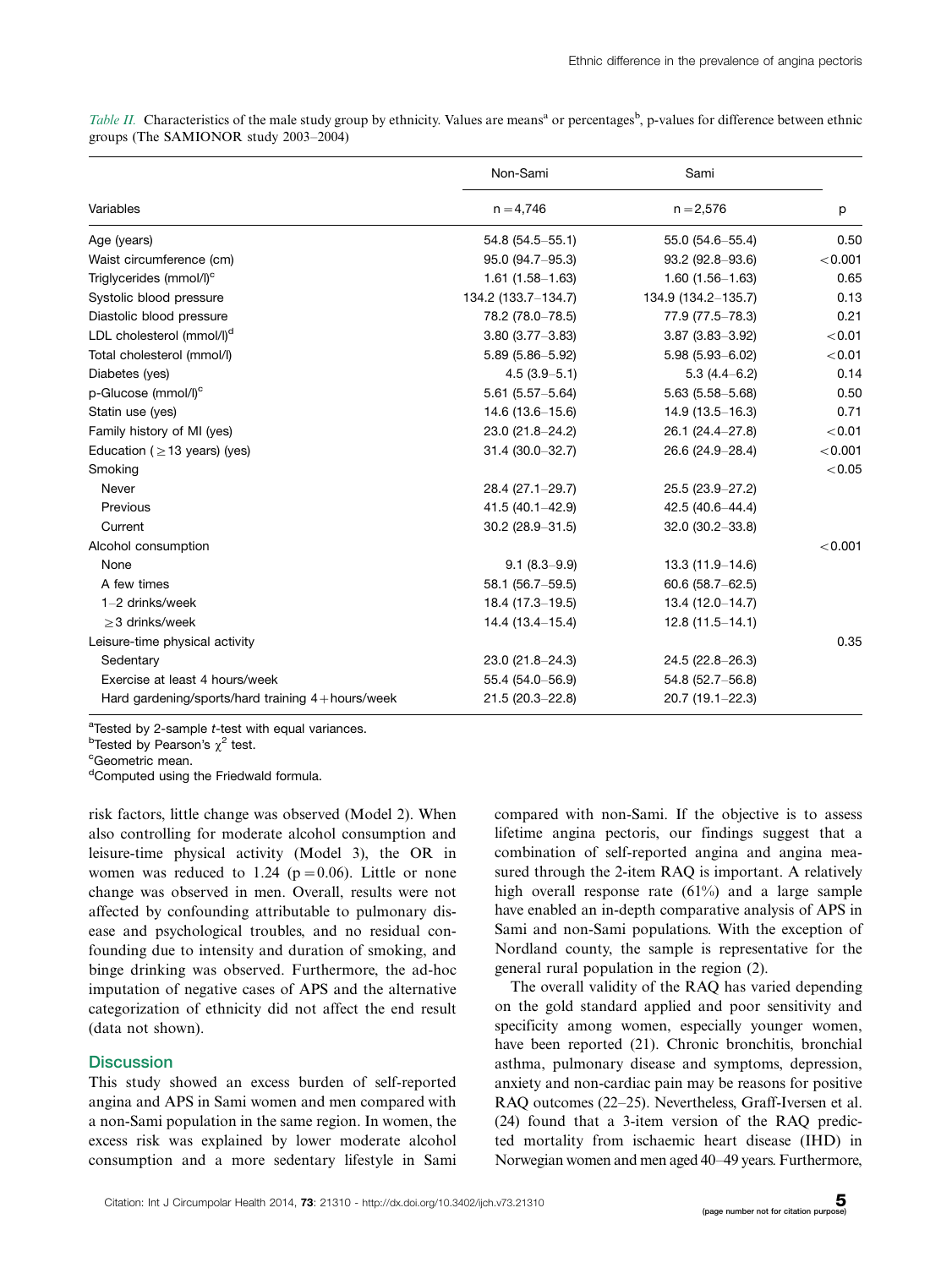|                    | Non-Sami |      | Sami          |       |      |               |         |
|--------------------|----------|------|---------------|-------|------|---------------|---------|
|                    | n        | %    | 95% CI        | n     | %    | 95% CI        | $p^b$   |
| <b>APS</b>         |          |      |               |       |      |               |         |
| Women              |          |      |               |       |      |               |         |
| $36 - 49$          | 1,947    | 2.8  | $2.2 - 3.7$   | 1,009 | 3.4  | $2.4 - 4.7$   | 0.42    |
| $50 - 59$          | 1,557    | 4.5  | $3.6 - 5.7$   | 795   | 6.3  | $4.8 - 8.2$   | 0.07    |
| $60 - 69$          | 1,110    | 7.2  | $5.8 - 8.9$   | 496   | 10.1 | $7.7 - 13.1$  | 0.06    |
| $70 - 79$          | 659      | 11.7 | $9.5 - 14.4$  | 311   | 17.7 | $13.8 - 22.3$ | 0.01    |
| Total <sup>c</sup> | 5,273    | 4.6  | $4.0 - 5.2$   | 2,611 | 6.3  | $5.5 - 7.3$   | < 0.001 |
| Men                |          |      |               |       |      |               |         |
| $36 - 49$          | 1,657    | 1.9  | $1.3 - 2.7$   | 875   | 2.7  | $1.9 - 4.1$   | 0.16    |
| $50 - 59$          | 1,487    | 3.8  | $3.0 - 4.9$   | 850   | 9.2  | $7.4 - 11.3$  | < 0.001 |
| $60 - 69$          | 1,041    | 8.6  | $7.0 - 10.4$  | 536   | 12.5 | $10.0 - 15.6$ | 0.01    |
| $70 - 79$          | 561      | 17.1 | $14.2 - 20.5$ | 315   | 18.7 | $14.8 - 23.4$ | 0.55    |
| Total <sup>c</sup> | 4,746    | 4.4  | $3.9 - 5.1$   | 2,576 | 6.9  | $6.0 - 8.0$   | < 0.001 |
| Self-reported      |          |      |               |       |      |               |         |
| Women              |          |      |               |       |      |               |         |
| $36 - 49$          | 1,947    | 0.4  | $0.2 - 0.8$   | 1,009 | 0.3  | $0.1 - 0.9$   | 0.62    |
| $50 - 59$          | 1,557    | 2.1  | $1.5 - 2.9$   | 795   | 4.7  | $3.4 - 6.4$   | < 0.001 |
| $60 - 69$          | 1,110    | 7.5  | $6.1 - 9.2$   | 496   | 10.5 | $8.1 - 13.5$  | < 0.05  |
| $70 - 79$          | 659      | 16.1 | $13.5 - 19.1$ | 311   | 27.3 | $22.7 - 32.6$ | < 0.001 |
| Total <sup>c</sup> | 5,273    | 1.9  | $1.6 - 2.3$   | 2,611 | 3.3  | $2.7 - 4.1$   | < 0.001 |
| Men                |          |      |               |       |      |               |         |
| $36 - 49$          | 1,657    | 1.0  | $0.6 - 1.6$   | 875   | 1.0  | $0.5 - 2.0$   | 0.99    |
| $50 - 59$          | 1,487    | 5.2  | $4.2 - 6.4$   | 850   | 8.4  | $6.7 - 10.4$  | < 0.01  |
| $60 - 69$          | 1,041    | 12.8 | $10.9 - 15.0$ | 536   | 17.0 | $14.0 - 20.4$ | < 0.05  |
| $70 - 79$          | 561      | 22.1 | $18.9 - 25.7$ | 315   | 24.1 | $19.7 - 29.2$ | 0.50    |
| Total <sup>c</sup> | 4,746    | 4.9  | $4.3 - 5.5$   | 2,576 | 6.5  | $5.6 - 7.5$   | < 0.001 |
| Combined           |          |      |               |       |      |               |         |
| Women              |          |      |               |       |      |               |         |
| $36 - 49$          | 1,947    | 3.1  | $2.4 - 4.0$   | 1,009 | 3.7  | $2.7 - 5.0$   | 0.40    |
| $50 - 59$          | 1,557    | 6.2  | $5.1 - 7.5$   | 795   | 9.2  | $7.4 - 11.4$  | < 0.01  |
| $60 - 69$          | 1,110    | 12.3 | $10.5 - 14.4$ | 496   | 17.3 | $14.3 - 20.9$ | < 0.01  |
| $70 - 79$          | 659      | 23.1 | $20.0 - 26.4$ | 311   | 33.8 | $28.7 - 39.2$ | < 0.001 |
| Total <sup>c</sup> | 5,273    | 6.2  | $5.5 - 6.9$   | 2,611 | 9.0  | $7.9 - 10.2$  | < 0.001 |
| Men                |          |      |               |       |      |               |         |
| $36 - 49$          | 1,657    | 2.7  | $2.0 - 3.6$   | 875   | 3.7  | $2.6 - 5.1$   | 0.20    |
| $50 - 59$          | 1,487    | 8.1  | $6.9 - 9.6$   | 850   | 14.7 | $12.5 - 17.3$ | < 0.001 |
| $60 - 69$          | 1,041    | 17.9 | $15.7 - 20.3$ | 536   | 23.9 | $20.5 - 27.7$ | < 0.01  |
| $70 - 79$          | 561      | 31.7 | $28.0 - 35.7$ | 315   | 33.0 | $28.0 - 38.4$ | 0.70    |
| Total <sup>c</sup> | 4,746    | 8.3  | $7.5 - 9.2$   | 2,576 | 11.7 | $10.5 - 13.0$ | < 0.001 |

Table III. Age-specific and overall prevalence  $(\%)^a$  of angina pectoris symptoms (APS), self-reported angina, and APS and selfreported angina combined by sex and ethnic groups  $(n=15,206)$  (The SAMINOR study 2003–2004)

<sup>a</sup>Prevalence rates from logistic regression estimates.

<sup>b</sup>p-value from likelihood ratio test for difference between non-Sami and Sami.

<sup>c</sup>Age adjusted.

studies among men have consistently found a strong association of positive outcome angina as measured by the RAQ and IHD mortality (24).

The validity of our 2-item version of the RAQ, including the term ''chest discomfort'' has to our knowledge not been assessed with regard to relevant gold standards. A positive outcome by this version of the RAQ may also reflect other diseases than the ones mentioned, e.g. gallbladder disease, cancer and gastric ulcer (26-28). It is nevertheless plausible to assume that the symptoms in the ages above 45-50 years reflect angina in the majority of cases. Regardless of its validity, our 2-item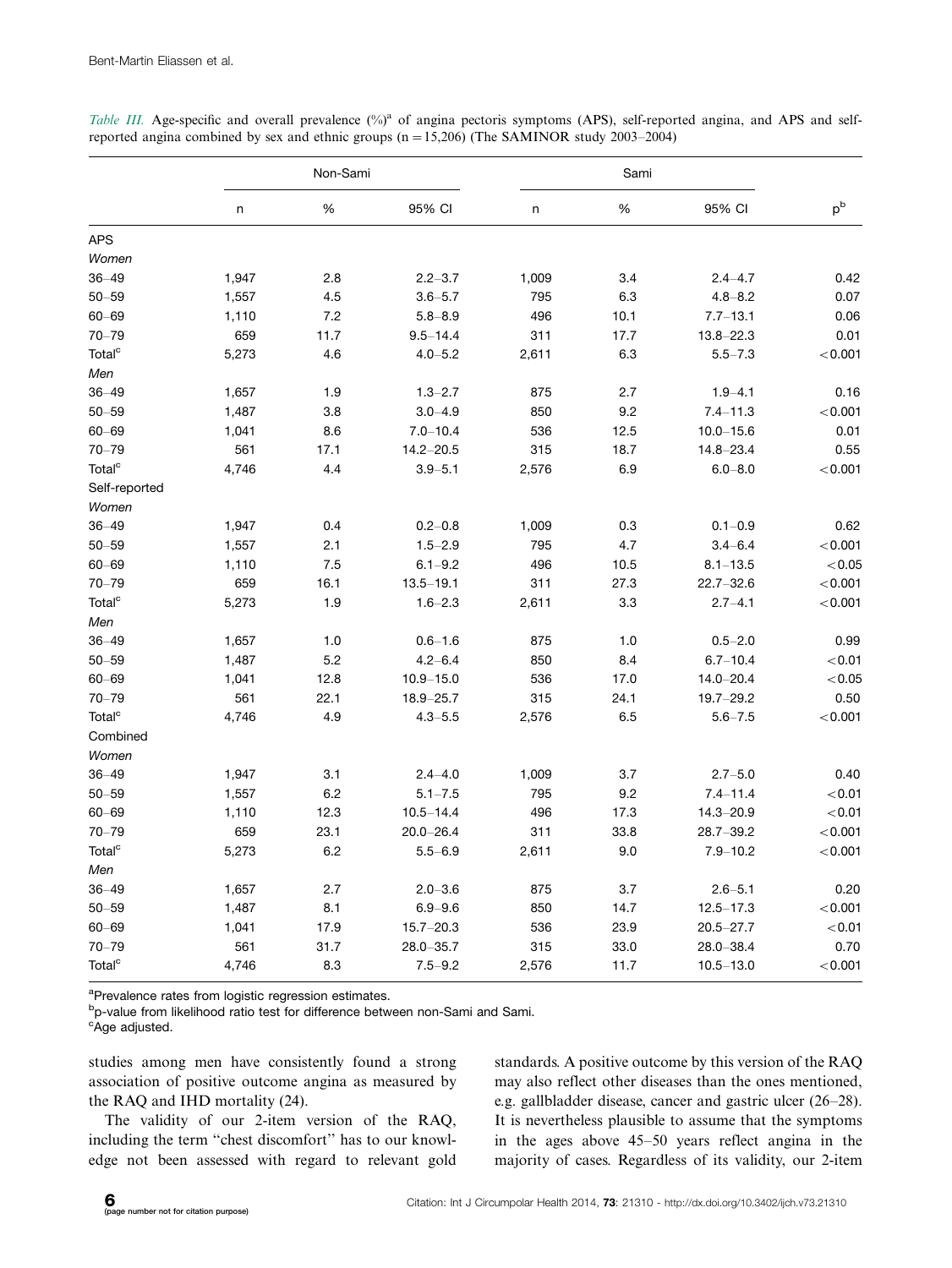|                                       |       | Self-reported angina |            | Total |
|---------------------------------------|-------|----------------------|------------|-------|
| Non-Sami ( $p < 0.001$ ) <sup>a</sup> |       | No (%)               | Yes $(\%)$ |       |
| Symptoms                              | No    | 4,828 (95.7)         | 163 (71.2) | 4,991 |
|                                       | Yes   | 216(4.3)             | 66 (28.8)  | 282   |
|                                       | Total | 5,044 (100)          | 228 (100)  | 5,273 |
| Sami ( $p < 0.001$ ) <sup>a</sup>     |       | Self-reported angina |            |       |
|                                       |       | No (%)               | Yes $(\%)$ | Total |
| Symptoms                              | No    | 2,310 (94.9)         | 112 (63.3) | 2,422 |
|                                       | Yes   | 124(5.1)             | 65 (36.7)  | 189   |
|                                       | Total | 2,434 (100)          | 177 (100)  | 2,611 |

Table IV. Angina pectoris symptoms (APS) relative to self-reported angina in women (The SAMINOR study, 2003–2004)

<sup>a</sup>Pearson's  $\chi^2$  test.

RAQ is of public health interest beyond that of being an IHD screening tool as it also reflects the population burden of pain, discomfort and functional limitations.

Lampe et al. (29) have reported substantial agreement between self-reported doctor diagnosed angina and medical case history in British men. However, a recent review has indicated that self-reported stable angina pectoris may be less reliable than other self-reported cardiovascular diagnoses (21). Whether the excess burden of angina and its symptoms in this study is due to underreporting in non-Sami or over-reporting in Sami is unknown. Language problems are unlikely as only 1.6% of the participants chose to use the Sami version of the questionnaire.

The finding that a minority of those reporting angina also reported APS (Tables IV and V) may be due to treatment. It may however also suggest confounding attributable to other diseases; we found no effect on our point estimates (Table VI) when adjusting for selfreported pulmonary disease or psychological troubles sought help for (data not shown). Our study instrument

did not include information on depression, anxiety, noncardiac pain, gallbladder disease, cancer and gastric ulcer.

Controlling for moderate alcohol consumption and leisure-time physical activity attenuated the association in women which also became insignificant (Table VI); however, the temporal relationship between the variables is difficult to determine; we do not know whether the levels of alcohol consumption and physical activity in Sami women are due to underlying angina or have caused an excess burden of disease. It is important to note that if a sedentary lifestyle is an effect of APS, rather than a cause, the adjustment for physical activity will bias the result by reducing a true difference. The effect of leisuretime physical activity on APS in women may also reflect lower physical fitness in Sami causing an excess burden of non-cardiac pain during climbing and fast walking. In the late 1980s, Sami women had a lower level of leisuretime physical activity compared with Norwegian women. However, in terms of total physical activity, Sami men and women scored higher than did Norwegian men and women (30), which suggests that the level of leisure-time

Table V. Angina pectoris symptoms (APS) relative to self-reported angina in men (The SAMINOR study 2003–2004)

|                                       |       | Self-reported angina |            |       |  |
|---------------------------------------|-------|----------------------|------------|-------|--|
| Non-Sami ( $p < 0.001$ ) <sup>a</sup> |       | No (%)               | Yes $(\%)$ | Total |  |
| Symptoms                              | No    | 4,216 (95.9)         | 257 (73.2) | 4,473 |  |
|                                       | Yes   | 179(4.1)             | 94 (26.8)  | 273   |  |
|                                       | Total | 4,395 (100)          | 351 (100)  | 4,746 |  |
| Sami ( $p < 0.001$ ) <sup>a</sup>     |       | Self-reported angina |            |       |  |
|                                       |       | No (%)               | Yes $(\%)$ | Total |  |
| Symptoms                              | No    | 2,187 (93.9)         | 161 (65.2) | 2,348 |  |
|                                       | Yes   | 142(6.1)             | 86 (34.8)  | 228   |  |
|                                       | Total | 2,329 (100)          | 247 (100)  | 2,576 |  |

<sup>a</sup>Pearson's χ<sup>2</sup> test.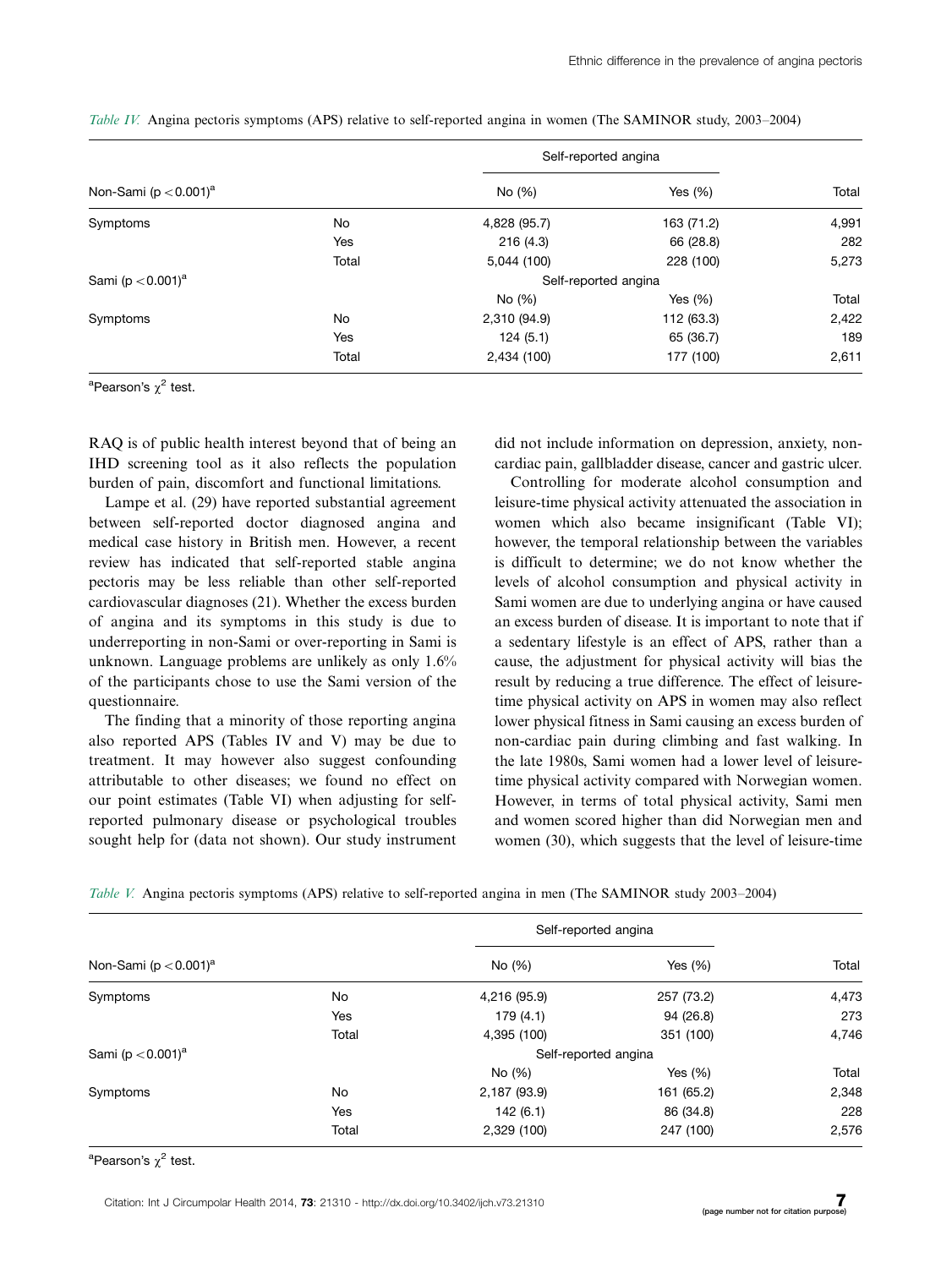|                      |             | Women   |               |             | Men     |               |  |
|----------------------|-------------|---------|---------------|-------------|---------|---------------|--|
|                      | 0R          | p       | 95% CI        | 0R          | р       | 95% CI        |  |
| Model 1 <sup>a</sup> | $n = 7,884$ |         |               | $n = 7,322$ |         |               |  |
| Non-Sami             | Ref         |         |               | Ref         |         |               |  |
| Sami                 | 1.42        | < 0.001 | $1.17 - 1.72$ | 1.62        | < 0.001 | $1.34 - 1.95$ |  |
| Model 2 <sup>b</sup> | $n = 7,763$ |         |               | $n = 7,244$ |         |               |  |
| Non-Sami             | Ref         |         |               | Ref         |         |               |  |
| Sami                 | 1.38        | 0.001   | $1.13 - 1.68$ | 1.69        | < 0.001 | $1.39 - 2.05$ |  |
| Model 3 <sup>c</sup> | $n = 6,859$ |         |               | $n = 6,648$ |         |               |  |
| Non-Sami             | Ref         |         |               | Ref         |         |               |  |
| Sami                 | 1.24        | 0.06    | $1.00 - 1.54$ | 1.78        | < 0.001 | $1.45 - 2.19$ |  |

Table VI. Odds ratios (OR) and 95% confidence intervals (CI) for the difference in angina pectoris symptoms (APS) between non-Sami and Sami by sex (The SAMINOR study 2003-2004)

Controlling for:

<sup>a</sup>age.

<sup>b</sup>age – previous and current smoking, waist circumference, systolic blood pressure, triglycerides, LDL cholesterol, diabetes, family history of myocardial infarction, total cholesterol and use of statins.

 $\mathrm{c}_{\mathsf{as}}$  b+moderate alcohol consumption and leisure-time physical activity.

physical activity observed in this study may be due to underlying IHD in Sami women.

Less alcohol use among Sami than non-Sami has been observed in other studies (31) and a protective effect of moderate alcohol consumption has been reported, while regular ethanol consumption of more than 50 g per day tends to increase the risk for early atherogenesis (17,32). A recent study on stable angina pectoris found a protective effect of alcohol consumption of up to 4 glasses per day (33). However, other reports suggest that the health promoting effect of moderate alcohol consumption may be confounded by other lifestyle factors associated with good health; non-drinkers compared with moderate drinkers tend to be widowed or never married, inferior with regard to SES, less likely to access health care or preventive health services, suffering from comorbid health conditions such as diabetes and hypertension and having lower levels of mental well-being (32,34-37). Thus, the effects of moderate alcohol consumption observed in this study may be due to residual confounding and variables that we have been unable to control for.

The excess burden of angina in Sami seems to contrast with findings from the previous Finnmark studies and studies done among other Arctic indigenous peoples such as the Greenlandic Inuit, who present similar IHD morbidity rates compared to American and European populations (38). In Sweden, a few follow-up studies have been initiated showing little or no difference between Sami and non-Sami with regard to cardiovascular risk factors (39,40), and a somewhat higher Sami mortality rate due to IHD in women (41,42). A lower incidence rate of acute myocardial infarction has also been documented

in Sami reindeer-herding women compared with Swedish women (42).

There are no obvious explanations for the ethnic difference observed in this study. The risk profiles were remarkably similar as has been presented in previous publications from the SAMINOR study (2,43). The difference in APS is thus not explained by the conventional risk factors (Table VI). Njølstad et al. (5) found no difference in the risk of myocardial infarction (MI) between Sami and Norwegians in Finnmark, while Tverdal (10) found a reduced risk of coronary death in Sami men which was not explained by the conventional risk factors. Tynes and Haldorsen (9) reported a borderline significant slight increased risk of death due to IHD in both Sami men and women in Northern Norway, but did not assess possible intermediate contributions other than reporting a protective effect of an assumed higher intake of reindeer meat.

# Why <sup>a</sup> higher prevalence of APS in Sami than in non-Sami?

Our grasp of angina aetiology in the Sami population may be missing key factors as genetic, behavioural or environmental factors could have a substantial influence on the occurrence of disease in Sami areas. Eliassen et al. (44) found marginalization and assumed subsequent chronic stress to explain excess self-reported cardiovascular disease among Sami living in Norwegian dominated areas compared with Sami living in Sami dominated areas. Previous research has documented a consistent association between chronic stress and coronary atherosclerosis (and atherosclerotic risk factors) and these relations persist after adjusting for confounding variables and lifestyle factors (45-47). Chronic stress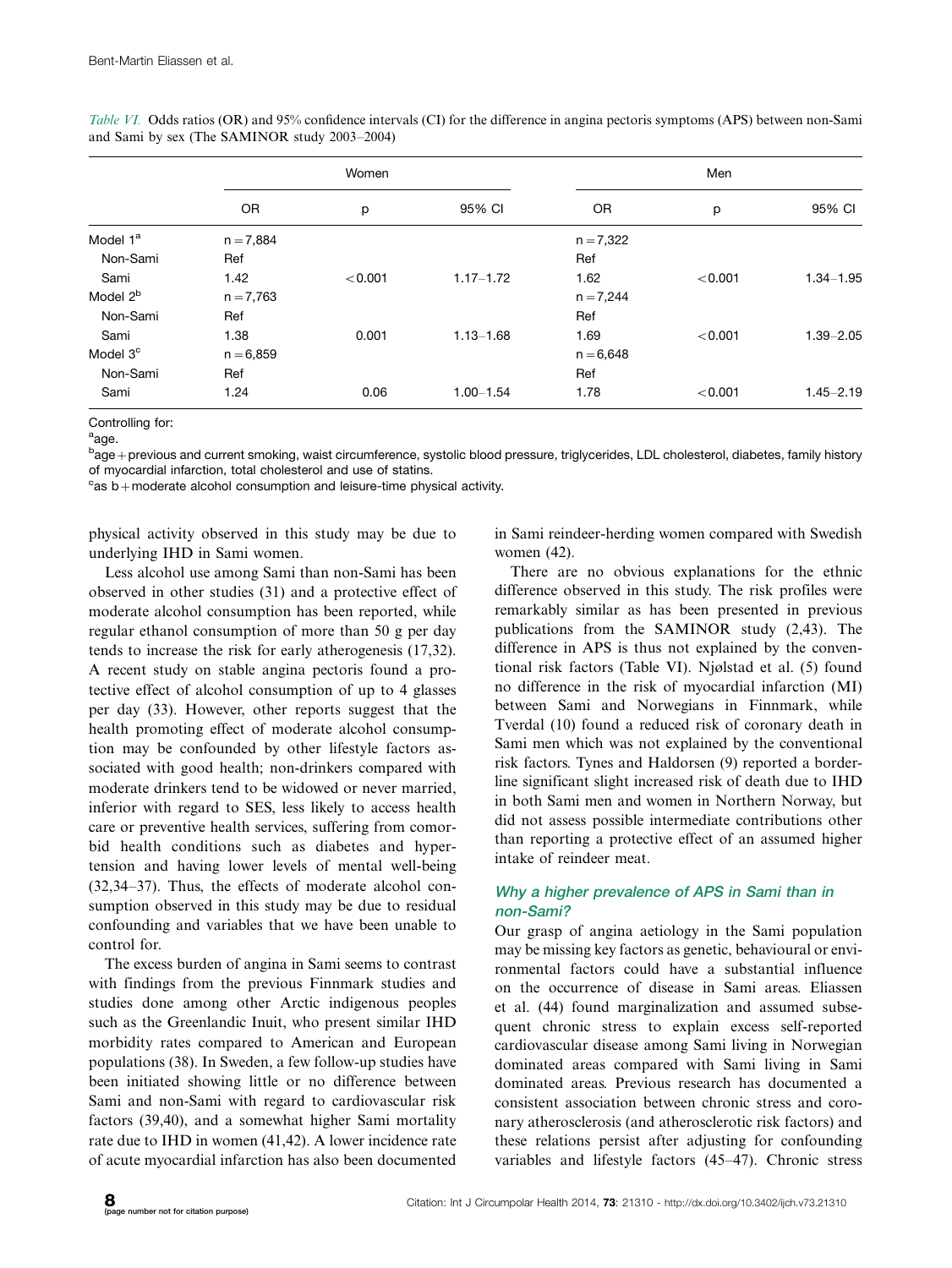may be one of many explanations for some of the excess observed.

Another explanation may be an under-use of health care services in the Sami population which has been described before (48), and less satisfaction with the general practitioner (GP) service among Sami-speaking patients (49). However, in a recent study Gaski et al. (50) found no difference in health care expenditure between municipalities belonging to the administrative area of the Sami language and other municipalities. A study by Norum et al. (51) found no difference in the rate of GP referrals, when comparing the administrative area of the Sami language with a regional control group of municipalities. However, these studies may not be used to conclude any ethnic variation in referral rates and expenditure as information on individual ethnicity was not included in the analyses. Our study shows that the distribution of statin use and use of anti-hypertensive drugs do not differ among the ethnic groups; this may indicate no ethnic difference in health care utilization relevant to angina.

#### **Strengths**

The large sample allowed a detailed analysis of angina pectoris in the Sami and non-Sami populations of rural northern Norway, and we were able to control for a number of confounding factors.

#### **Limitations**

The main limitation in this study was the cross-sectional study design; we were unable to assess causal relationships; possible invalid temporal relationships between our outcome and explanatory variables may have hampered the ability to assess the differences in APS between Sami and non-Sami. Furthermore, the validity of our angina measures may be reduced and interpretations must hence be made with caution.

We have limited information about non-responders other than that they were younger, single and male (1); potential selection bias is thus difficult to assess. However, the differences between participants and nonparticipants are often important but seldom so great that studies are irrevocably undermined (52). We do not know the response rate by ethnicity; we are therefore unable to assess whether differences in participation have influenced the observed disease burden in the ethnic groups.

#### **Conclusions**

This study revealed an excess of APS, self-reported angina, and a combination of these in Sami women and men relative to non-Sami women and men. Established risk factors explained little or none of the ethnic variation in APS. In women however, less moderate alcohol consumption and leisure-time physical activity in Sami may explain the entire ethnic difference.

#### **Acknowledgements**

The Centre for Sami Health Research at UiT The Arctic University of Norway conducted the survey in collaboration with the Norwegian Institute of Public Health.

## Conflict of interest and funding

The authors declare that they have no conflict of interest. Funding was provided by the Norwegian Ministry of Health and Care Services.

# **References**

- 1. Nystad T, Melhus M, Brustad M, Lund E. Ethnic differences in the prevalence of general and central obesity among the Sami and Norwegian populations: the SAMINOR study. Scand J Public Health. 2010;38:17-24.
- 2. Nystad T. A population-based study on cardiovascular risk factors and self-reported type 2 diabetes mellitus in the Sami population. Tromsø: University of Tromsø, Faculty of Health Sciences, Department of Community Medicine, Centre of Sami Health Research; 2010. 1 b. (flere pag.) p.
- 3. Westlund K. The cardiovascular study in Finnmark 1974-75: Report no. 25. Oulu: Nordic Council for Arctic Medical Research; 1979.
- 4. Utsi E, Bonaa K. Koronar hjertesykdom hos samiskættede og norskættede i Finnmark (Coronary heart diseases among Lapps and Norwegians in Finnmark). Tidsskr Nor Laegeforen. 1998;118:1358-62.
- 5. Njølstad I, Arnesen E, Lund-Larsen P. Cardiovascular diseases and diabetes mellitus in different ethnic groups: the Finnmark study. Epidemiology. 1998;9:550-6.
- 6. Thelle DS, Førde OH, Arnesen E. Distribution of high-density lipoprotein cholesterol according to age, sex, and ethnic origin: cardiovascular disease study in Finnmark 1997. J Epidemiol Community Health. 1982;36:243-7.
- 7. Thelle DS, Førde OH. The cardiovascular study in Finnmark county: coronary risk factors and the occurrence of myocardial infarction in first degree relatives and in subjects of different ethnic origin. Am J Epidemiol. 1979;110:708-15.
- 8. Førde O, Thelle D, Miller N, Mjøs O. The Tromsø heart study. Distribution of serum cholesterol between high density and lower density lipoproteins in subjects of Norse, Finnish and Lappish ethnic origin. Acta Med Scand. 1978;203:21-6.
- 9. Tynes T, Haldorsen T. Mortality in the Sami population of North Norway, 1970-98. Scand J Public Health. 2007;35:306-12.
- 10. Tverdal A. Cohort study of ethnic group and cardiovascular and total mortality over 15 years. J Clin Epidemiol. 1997; 50:719-23.
- 11. Lund E, Melhus M, Hansen K, Nystad T, Broderstad AR, Selmer R, et al. Population based study of health and living conditions in areas with both Sami and Norwegian populations the SAMINOR study. Int J Circumpolar Health. 2007;66: 113-28.
- 12. Niemi E. The Finns in northern Scandinavia and minority policy. In: Tägil S, editor. Ethnicity and nation building in the Nordic world. London: Hurst; 1995. p. 145-78.
- 13. Rose G, McCartney P, Reid D. Self-administration of a questionnaire on chest pain and intermittent claudication. Br J Prev Soc Med. 1977;31:42-8.
- 14. WHO. Definition, diagnosis and classification of diabetes mellitus and its complications part 1: diagnosis and classification of diabetes mellitus. Geneva: WHO/NCD/NCS/99.2; 1999.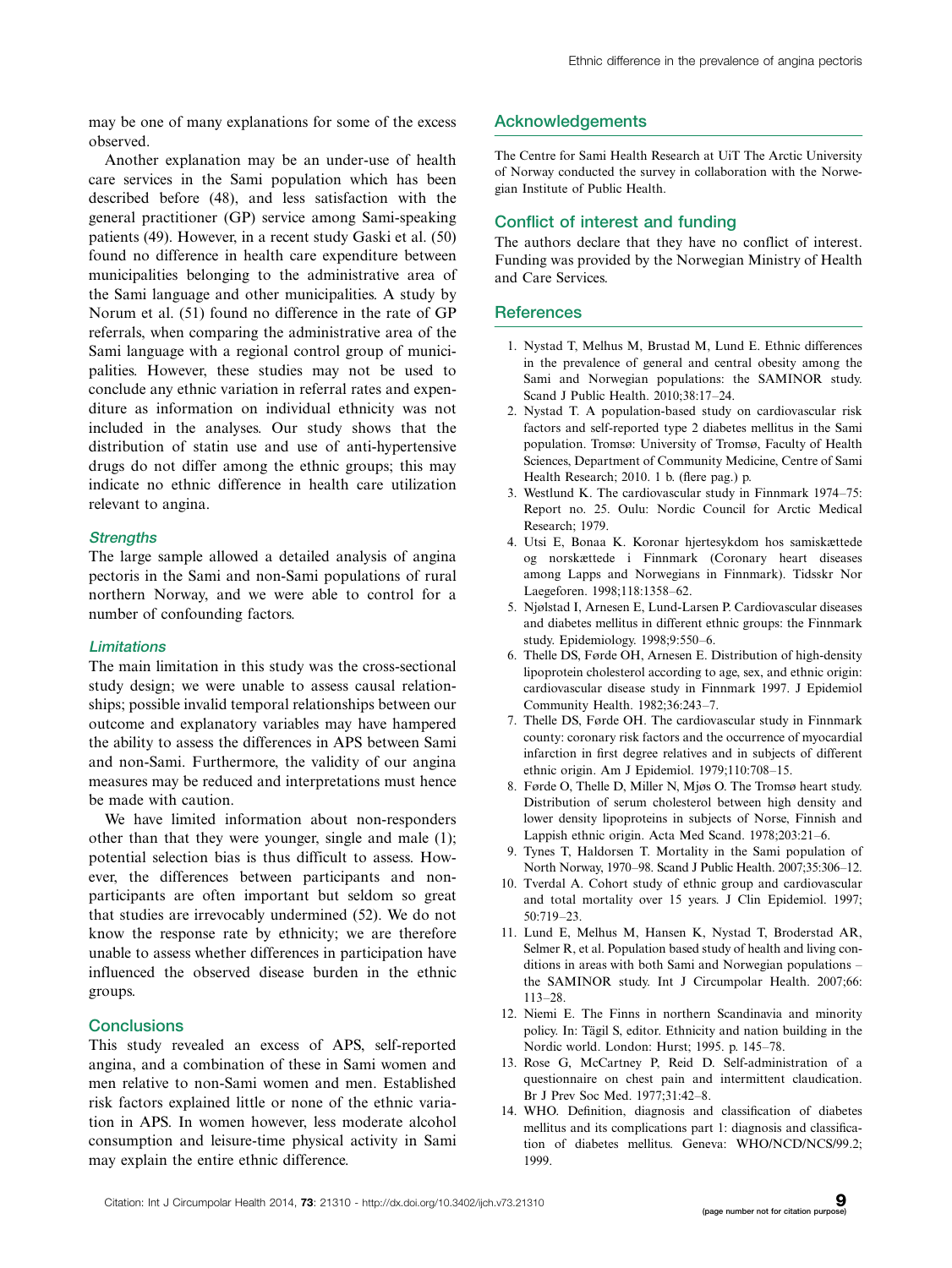- 15. Braekkan SK, Mathiesen EB, Njolstad I, Wilsgaard T, Stormer J, Hansen JB. Family history of myocardial infarction is an independent risk factor for venous thromboembolism: the Tromso study. J Thromb Haemost. 2008;6:1851-7.
- 16. Mannan H, Stevenson C, Peeters A, Walls H, McNeil J. Framingham risk prediction equations for incidence of cardiovascular disease using detailed measures for smoking. Heart  $Int. 2010.5. e11$ .
- 17. Carnevale R, Nocella C. Alcohol and cardiovascular disease: still unresolved underlying mechanisms. Vascul Pharmacol. 2012;57:69-71.
- 18. Emaus A, Degerstrom J, Wilsgaard T, Hansen BH, Dieli-Conwright CM, Furberg AS, et al. Does a variation in selfreported physical activity reflect variation in objectively measured physical activity, resting heart rate, and physical fitness? Results from the Tromso study, Scand J Public Health. 2010;38(5 Suppl):105-18.
- 19. European standard population. [cited 2013 May 3]. Available from: [http://www.wmpho.org.uk/localprofiles/metadata.aspx?](http://www.wmpho.org.uk/localprofiles/metadata.aspx?id=META_EUROSTD) [id](http://www.wmpho.org.uk/localprofiles/metadata.aspx?id=META_EUROSTD)=[META\\_EUROSTD](http://www.wmpho.org.uk/localprofiles/metadata.aspx?id=META_EUROSTD)
- 20. Yu IT, Tse SL. Workshop 6-sources of bias in cross-sectional studies; summary on sources of bias for different study designs. Hong Kong Med J. 2012;18:226-7.
- 21. Russell M, Williams M, May E, Stewart S. The conundrum of detecting stable angina pectoris in the community setting. Nat Rev Cardiol. 2010;7:106-13.
- 22. Kiss D, Veegh W, Schragel D, Bachl C, Stollberger C, Sertl K. Bronchial asthma causing symptoms suggestive of angina pectoris. Eur Respir J. 2003;21(3):473-7.
- 23. Rose GA. The diagnosis of ischaemic heart pain and intermittent claudication in field surveys. Bull World Health Organ. 1962;27:645-58.
- 24. Graff-Iversen S, Selmer R, Løchen ML. Rose angina predicts 23-year coronary heart disease mortality in women and men aged 40-49 years. Heart. 2008;94:482-6.
- 25. Graff-Iversen S, Selmer R, Løchen M. Rose questionnaire in Norwegian health surveys. Nor Epidemiol. 2003;13:95-102.
- 26. Aikens JE, Zvolensky MJ, Eifert GH. Differential fear of cardiopulmonary sensations in emergency room noncardiac chest pain patients. J Behav Med. 2001;24:155-67.
- 27. Fruergaard P, Launbjerg J, Hesse B, Jorgensen F, Petri A, Eiken P, et al. The diagnoses of patients admitted with acute chest pain but without myocardial infarction. Eur Heart J. 1996;17:1028-34.
- 28. Woodard PK, White RD, Abbara S, Araoz PA, Cury RC, Dorbala S, et al. ACR Appropriateness Criteria chronic chest pain-low to intermediate probability of coronary artery disease. J Am Coll Radiol. 2013;10:329-34.
- 29. Lampe F, Walker M, Lennon L, Whincup P, Ebrahim S. Validity of a self-reported history of doctor-diagnosed angina. J Clin Epidemiol. 1999;52:73-81.
- 30. Hermansen R, Njølstad I, Fønnebø V. Physical activity according to ethnic origin in Finnmark county, Norway. The Finnmark Study. Int J Circumpolar Health. 2002;61:189-200.
- 31. Spein AR, Melhus M, Kristiansen RE, Kvernmo SE. The influence of religious factors on drinking behavior among young indigenous Sami and non-Sami peers in northern Norway. J Relig Health. 2011;50:1024-39.
- 32. Magnus P, Bakke E, Hoff DA, Høiseth G, Graff-Iversen S, Knudsen GP, et al. Controlling for high-density lipoprotein cholesterol does not affect the magnitude of the relationship between alcohol and coronary heart disease. Circulation. 2011;124:2296-302.
- 33. Merry AH, Boer JM, Schouten LJ, Feskens EJ, Verschuren WM, Gorgels AP, et al. Smoking, alcohol consumption, physical activity, and family history and the risks of acute myocardial infarction and unstable angina pectoris: a prospective cohort study. BMC Cardiovasc Disord. 2011;11:13.
- 34. Naimi TS, Brown DW, Brewer RD, Giles WH, Mensah G, Serdula MK, et al. Cardiovascular risk factors and confounders among nondrinking and moderate-drinking U.S. adults. Am J Prev Med. 2005;28:369-73.
- 35. Grønbæk M. Confounders of the relation between type of alcohol and cardiovascular disease. Ann Epidemiol. 2007;17: S13-S5.
- 36. Ronksley PE, Brien SE, Turner BJ, Mukamal KJ, Ghali WA. Association of alcohol consumption with selected cardiovascular disease outcomes: a systematic review and meta-analysis. BMJ. 2011;342:d671.
- 37. Graff-Iversen S, Jansen MD, Hoff DA, Hoiseth G, Knudsen GP, Magnus P, et al. Divergent associations of drinking frequency and binge consumption of alcohol with mortality within the same cohort. J Epidemiol Community Health. 2013;67:350-7.
- 38. Jørgensen M, Bjerregaard P, Kjaergaard J, Borch-Johnsen K. High prevalence of markers of coronary heart disease among Greenland Inuit. Atherosclerosis. 2008;196:772-8.
- 39. Edin-Liljegren A, Hassler S, Sjölander P, Daerga L. Risk factors for cardiovascular diseases among Swedish Sami - a controlled cohort study. Int J Circumpolar Health. 2004;63(Suppl 2):292-7.
- 40. Ross AB, Johansson A, Vavruch-Nilsson V, Hassler S, Sjolander P, Edin-Liljegren A, et al. Adherence to a traditional lifestyle affects food and nutrient intake among modern Swedish Sami. Int J Circumpolar Health. 2009;68:372-85.
- 41. Hassler S, Johansson R, Sjölander P, Grönberg H, Damber L. Causes of death in the Sami population of Sweden, 1961-2000. Int J Epidemiol. 2005;34:623-9.
- 42. Sjölander P, Hassler S, Janlert U. Stroke and acute myocardial infarction in the Swedish Sami population: incidence and mortality in relation to income and level of education. Scand J Public Health. 2008;36:84-91.
- 43. Nystad T, Utsi E, Selmer R, Brox J, Melhus M, Lund E. Distribution of apoB/apoA-1 ratio and blood lipids in Sami, Kven and Norwegian populations: the SAMINOR study. Int J Circumpolar Health. 2008;67:67-81.
- 44. Eliassen BM, Melhus M, Hansen KL, Broderstad AR. Marginalisation and cardiovascular disease among rural Sami in Northern Norway: a population-based cross-sectional study. BMC Public Health. 2013;13:522.
- 45. Steptoe A, Kivimaki M. Stress and cardiovascular disease: an update on current knowledge. Annu Rev Public Health. 2013;34:337-54.
- 46. Brotman D, Golden S, Wittstein I. The cardiovascular toll of stress. Lancet. 2007;370:1089-100.
- 47. Yusuf S, Hawken S, Ounpuu S, Dans T, Avezum A, Lanas F, et al. Effect of potentially modifiable risk factors associated with myocardial infarction in 52 countries (the INTERHEART study): case-control study. Lancet. 2004;364: 937-52.
- 48. ONR. NOU 1995:6: Plan for helse- og sosialtjenester til den samiske befolkning i Norge/Official Norwegian Report (ONR) on health and care delivery to the Sami population of Norway. Oslo 1995. p. 392 s.
- 49. Nystad T, Melhus M, Lund E. Sami speakers are less satisfied with general practitioners' services. Int J Circumpolar Health. 2008;67:114-21.